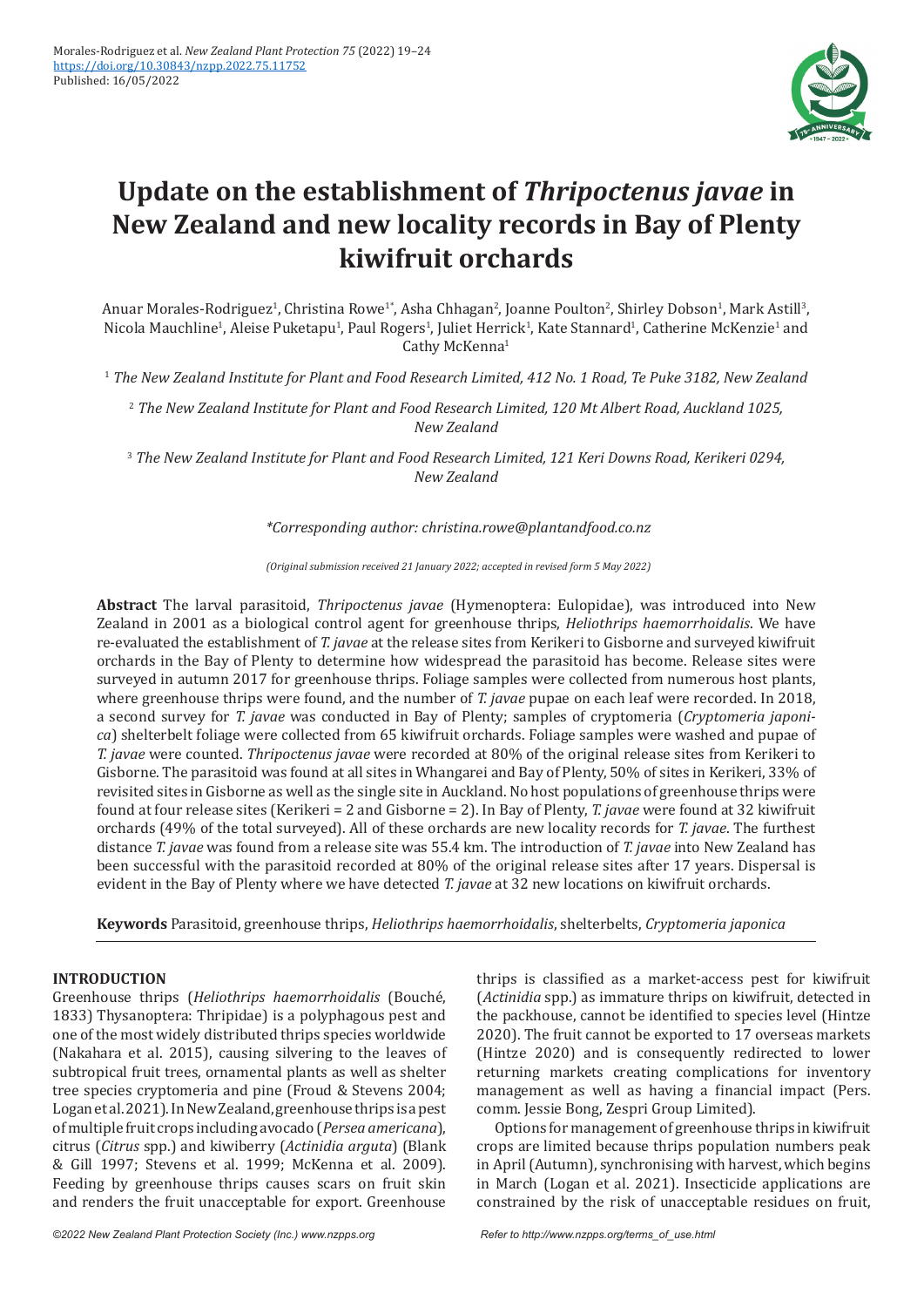so other approaches including the use of natural enemies as biological control agents requires investigation. A larval parasitoid *Thripoctenus javae* (Girault, 1917) (Hymenoptera: Eulophidae), imported into New Zealand in 2001 from Italy, is currently the most promising natural enemy of greenhouse thrips and has been the focus of research (Froud & Stevens 2004; Jamieson et al. 2008). There are also native generalist predators of greenhouse thrips in New Zealand, however none of these are considered capable of reducing thrips populations (Froud & Stevens 2004). An egg parasitoid, *Megaphragma* sp. (Hymenoptera: Trichogrammatidae), is also ineffective against greenhouse thrips in New Zealand (Vardy 1987; Froud & Stevens 2004).

*Thripoctenus javae* was first identified as a parasitoid of thrips in Indonesia (*Epomphale javae* (Girault 1917)); it is acknowledged to be widespread across the Oriental, Australasian and Afrotropical regions after the synomisation with the thrips parasitoid found in Africa (*Thripobius semiluteus* (Bouček 1976)) and India (*Thripoctenus maculatus* (Waterston 1930)) (Triapitsyn 2005). *T. javae* parasitises first and early second instar greenhouse thrips larvae. It was incorporated into classical biological-control programmes against greenhouse thrips on avocados in California in 1986 (McMurtry & Badii 1991) and in Israel in 1991 (Wysoki et al. 1997) as well as in public gardens in Italy in 1995 (Viggiani et al. 2000). In all three programmes, *T. javae* established at the release sites and was recovered 2–4 years later at these locations.

In 2000, *T. javae* was approved by the Environmental Risk Management Authority for release into New Zealand to control populations of greenhouse thrips (Froud & Stevens 2004; Jamieson et al. 2008). At different times during the following year, over 100,000 *T. javae* pupae were distributed across 21 citrus, avocado, kiwifruit or mixedcrop orchards throughout the North Island of New Zealand (Kerikeri, Whangarei, Auckland, Bay of Plenty and Gisborne) (Jamieson et al. 2008).

Since the last survey of the release sites in 2007 (Jamieson et al. 2008), there has been no research on the establishment and efficacy of *T. javae* in commercial orchards. The aim of this latest survey was to update the records of establishment for *T. javae* at the release sites and determine how widespread *T. javae* is in Bay of Plenty kiwifruit orchards. As kiwifruit is a deciduous vine, we sampled orchard shelterbelts of *Cryptomeria japonica* ('cryptomeria'). Cryptomeria is a known host plant of greenhouse thrips (Logan et al. 2021) and may provide a better habitat for *T. javae* to parasitise hosts year round due to being evergreen.

#### **MATERIALS AND METHODS**

#### **Recovery of** *Thripoctenus javae* **at release sites**

All but one of the sites where *T. javae* was released in 2001, (Jamieson et al. 2008), were re-visited in autumn 2017 (April–May), Table 1. Site 19 in Gisborne was not visited in 2017 due to insufficient contact information. At each site, a 30-minute timed search for greenhouse thrips was conducted in each of three habitats: the fruit crop; shelterbelts; and ornamental plants. Host plants were visually scanned, at human height, for silvering on mature

leaves; a sign of thrips feeding damage. Silvered leaves were turned over to confirm the presence of greenhouse thrips. Adult greenhouse thrips were identified in the field as macroapterous terebrantians with pale forewings, legs and antennae. If no greenhouse thrips were found in the first 15 minutes, the search was discontinued in that habitat. When greenhouse thrips were detected, a sample of up to 50 silvered leaves was collected from the host plant, put into a labelled sealable plastic bag (25 cm x 38 cm) and stored at 18–20°C. The number of *T. javae* pupae on each leaf was counted under a stereo microscope and recorded after 7 days. Due to the large distances between release sites, different teams of researchers collaborated following the same protocol.

# **Survey for** *Thripoctenus javae* **in Bay of Plenty kiwifruit orchards**

Cryptomeria shelterbelts on commercial kiwifruit orchards were surveyed to determine the presence of *T. javae*. A letter to organic and conventional kiwifruit producers was sent through the Certified Organic Kiwifruit Association (COKA) and Seeka Limited, explaining the objective of the survey and asking for their participation. Sixty-five kiwifruit growers, with orchards located in the Bay of Plenty, expressed interest in participating. One kiwifruit block with a cryptomeria shelterbelt on at least one border was selected from each participating orchard. Kiwifruit orchards were visited from late March to May 2018, when greenhouse thrips are most abundant (Logan et al. 2021) and *T. javae* is known to be present. At each orchard, 20 foliage samples (approximately 80 g each) were randomly collected along the cryptomeria shelterbelt and placed into sealed bags. Each sample was weighed and then washed for 30–45 sec in a bucket containing 6 L of hot water and 1–2 drops of dishwashing liquid 1–2 days after the collection. The washing water was then poured through a fine muslin mesh cloth to collect the *T. javae* pupae, which were counted using a stereo microscope.

## **Analysis**

Parasitoid presence or absence was mapped on a New Zealand geographic shapefile using GIS software (ArcGIS Pro 2.7.1). A test of two proportions was carried out to explore the differences in the presence of *T. javae* at conventionally managed orchards and certified organic orchards using Minitab 18th edition (Minitab 2015).

## **Calculation of dispersal distance**

The dispersal distance of *T. javae* was estimated by measuring the direct distance between kiwifruit orchards surveyed and the nearest release site. We used the formula posted by (BlueMM 2007) in Microsoft Excel®:

Distance=ACOS(COS(RADIANS(90-Lat1)) \*COS(RADIANS(90-Lat2)) + SIN(RADIANS(90- Lat1))\*SIN(RADIANS(90-Lat2)) \*COS(RADIANS(Long1-Long2))) \*R

Where: Lat1 = Latitude of the release point; Lat2 = Latitude of the sampling point; Long1 = Longitude of the release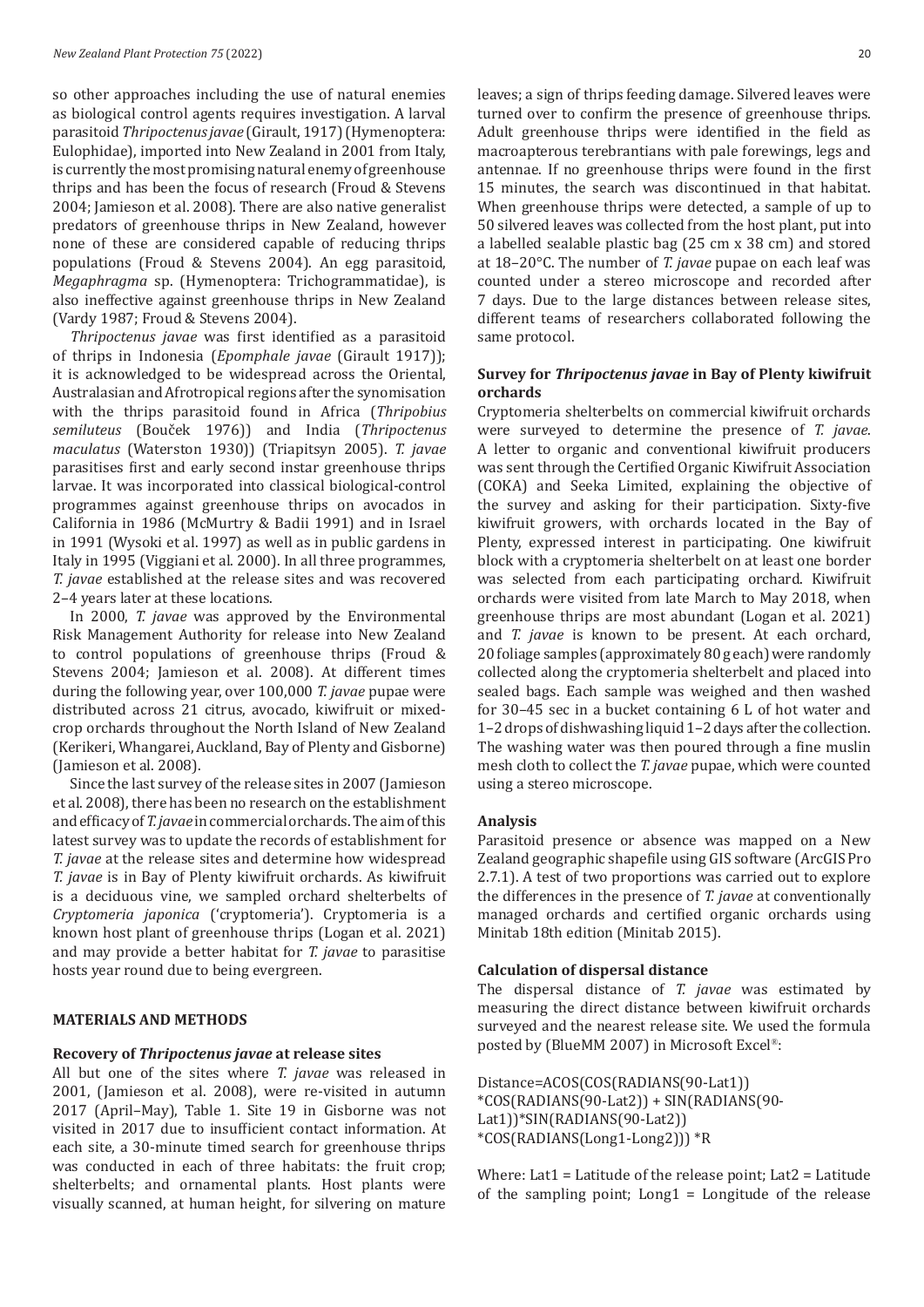| Table 1 Thripoctenus javae recovery from release sites during searches of host plants in 2017. Latitude and longitude |  |  |  |  |  |  |
|-----------------------------------------------------------------------------------------------------------------------|--|--|--|--|--|--|
| co-ordinates are the World Geodetic System 1984.                                                                      |  |  |  |  |  |  |

| <b>Region</b>    |                | Site Latitude, Longitude                       | <b>Host plants</b>                                                                                              | <b>Total number</b><br>leaves sampled | <b>Total number</b><br>T. javae pupae |  |
|------------------|----------------|------------------------------------------------|-----------------------------------------------------------------------------------------------------------------|---------------------------------------|---------------------------------------|--|
|                  | $\mathbf{1}$   | -35.190912, 173.951919 Citrus                  |                                                                                                                 | $\mathbf{0}$                          |                                       |  |
| Kerikeri         |                |                                                | Avocado                                                                                                         | 25                                    | $\mathbf{0}$                          |  |
|                  | $\overline{2}$ | -35.174919, 173.932237 Citrus                  |                                                                                                                 | 23                                    | $\Omega$                              |  |
|                  |                |                                                | Kiwifruit                                                                                                       | 25                                    | 14                                    |  |
|                  |                |                                                | Kiwifruit                                                                                                       | 45                                    | 187                                   |  |
|                  | 3              | -35.242803, 173.952540                         | Persimmon (Diospyros spp.)                                                                                      | 25                                    | 30                                    |  |
|                  | 4              | -35.194709, 173.958783                         | Citrus                                                                                                          | $\boldsymbol{0}$                      | $\ast$                                |  |
| Whangarei        |                |                                                | Avocado                                                                                                         | 14                                    | $\mathbf{0}$                          |  |
|                  | 5              |                                                | -35.750324, 174.265666 Shelterbelt photinia 'Red Robin'                                                         | 50                                    | 111                                   |  |
|                  |                |                                                | Ornamentals Clethra arborea and Inga edulis                                                                     | 50                                    | 64                                    |  |
|                  |                | -35.746878, 174.251929 Shelterbelt Acmena      | Avocado                                                                                                         | 3                                     | $\theta$                              |  |
|                  | 6              |                                                |                                                                                                                 | $\mathbf{1}$                          | 1                                     |  |
|                  |                |                                                | Ornamental Hydrangea spp.                                                                                       | 32                                    | 192                                   |  |
|                  |                |                                                | Avocado                                                                                                         | 50                                    | 30                                    |  |
|                  | 7              | -35.734120, 174.219160 Shelterbelt cryptomeria |                                                                                                                 | 41                                    | 32                                    |  |
|                  |                |                                                | Ornamental Magnolia spp.                                                                                        | 50                                    | 79                                    |  |
|                  |                | -35.649613, 174.396047 Shelterbelt cryptomeria | Avocado                                                                                                         | 6                                     | $\boldsymbol{0}$                      |  |
|                  | 8              |                                                |                                                                                                                 | 6                                     | 5                                     |  |
|                  |                |                                                | Ornamentals Cornus capitate and Wisteria spp.                                                                   | 20                                    | 11                                    |  |
| Auckland         | 9              | -36.891345, 174.726248                         | Apple (Malus spp.)                                                                                              | 53                                    | 71                                    |  |
|                  |                |                                                | Citrus                                                                                                          | 3                                     | $\bf{0}$                              |  |
|                  |                |                                                | Shelterbelt Acmena                                                                                              | 50                                    | 52                                    |  |
|                  |                |                                                | Ornamentals Prunus spp., Inga edulis and unidentified sp.                                                       | 50                                    | 233                                   |  |
|                  | 10             | -37.709523, 176.079279                         | Ornamental spp.                                                                                                 | 30                                    | 28                                    |  |
|                  |                |                                                | Avocado                                                                                                         | 41                                    | $\bf{0}$                              |  |
|                  | 11             | -37.611956, 175.899386 Ornamental spp.         |                                                                                                                 | 23                                    | 13                                    |  |
|                  |                |                                                | Ornamental Citrus                                                                                               | $\mathbf{1}$                          | 0                                     |  |
|                  |                |                                                | Avocado                                                                                                         | $\overline{2}$                        | $\mathbf{0}$                          |  |
|                  | 12             | -37.599973, 175.947776 Shelterbelt cryptomeria |                                                                                                                 | 24                                    | 191                                   |  |
| Bay of<br>Plenty |                |                                                | Ornamentals Hydrangea spp. and unidentified sp.<br>Kiwifruit                                                    | 20<br>24                              | 15                                    |  |
|                  | 13             | -37.715099, 176.274481                         | Shelterbelt Redwood                                                                                             | 24                                    | 6<br>48                               |  |
|                  |                |                                                | Avocado                                                                                                         | $\mathbf{1}$                          | $\boldsymbol{0}$                      |  |
|                  | 14             | -37.650532, 175.992905 Shelterbelt spp.        |                                                                                                                 | 18                                    | 34                                    |  |
|                  |                |                                                | Shelterbelt cryptomeria                                                                                         | 14                                    | 41                                    |  |
|                  |                |                                                | Avocado                                                                                                         | 4                                     | $\bf{0}$                              |  |
|                  | 15             | -37.515477, 175.957969                         | Shelterbelt spp.                                                                                                | 2                                     | 0                                     |  |
|                  |                |                                                | Single Persimmon tree (Diospyros spp.)                                                                          | 45                                    | 230                                   |  |
|                  |                |                                                | Avocado                                                                                                         | 46                                    | 80                                    |  |
|                  | 16             | -37.686157, 176.028392                         | Ornamental spp.                                                                                                 | 63                                    | 142                                   |  |
|                  |                |                                                | Avocado                                                                                                         | 50                                    | 2                                     |  |
|                  | 17             |                                                | -37.530636, 175.925364 Ornamentals Rhododendron, Hydrangea spp.,<br>Geranium spp., Conifer and unidentified sp. | 44                                    | 32                                    |  |
| Gisborne         | 18             | -38.667080, 177.951240                         | Ornamental Coprosma (Coprosma repens)                                                                           | 21                                    | $\mathbf{0}$                          |  |
|                  | 19             | -38.677317, 177.946171 Citrus                  |                                                                                                                 | $\ast$                                | $\ast$                                |  |
|                  |                |                                                | Citrus                                                                                                          | $\boldsymbol{0}$                      | $\ast$                                |  |
|                  | 20             | -38.634289, 177.853655 Shelterbelt cryptomeria |                                                                                                                 | 0                                     |                                       |  |
|                  |                |                                                | Ornamental species                                                                                              | $\boldsymbol{0}$                      | $\ast$                                |  |
|                  | 21             | -38.745786, 177.901549                         | Avocado                                                                                                         | 23                                    | 7                                     |  |
|                  |                |                                                | Ornamentals Rubus spp. and Citrus                                                                               | 23                                    | 0                                     |  |

\* No data collected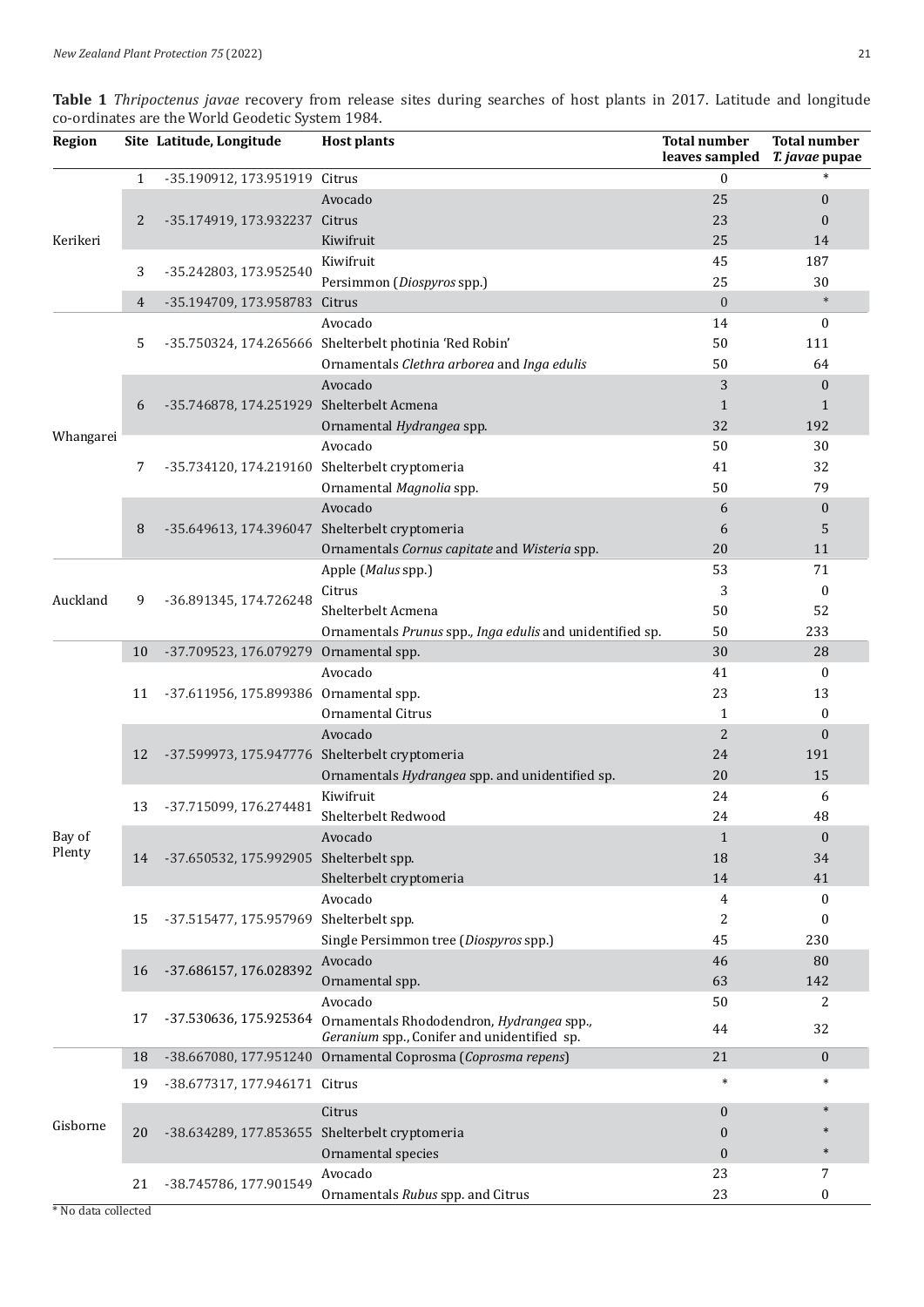point; Long2 = Longitude of the sampling point; and  $R =$ Earth's radius (mean radius = 6,371 km).

## **RESULTS**

#### **Recovery of** *Thripoctenus javae* **at release sites***.*

*Thripoctenus javae* were recovered at 16 of the 20 original release sites (80%) (Table 1). In Kerikeri, *T. javae* were found at two of four release sites. Foliage samples were not collected from two of the release sites because no greenhouse thrips were found. In Whangarei and Bay of Plenty, *T. javae* were found at all of the release sites (n=4 and 8, respectively). *Thripoctenus javae* were present at the single Auckland site, and at one of the four release sites in Gisborne. Two other Gisborne release sites were searched, but no leaf samples were collected as greenhouse thrips were not found. The fourth site in Gisborne was not visited.

*Thripoctenus javae* were found primarily in the shelterbelts and ornamental plants at the release sites. Shelterbelt species varied amongst sites, but the most common was cryptomeria which was present at five release sites. *Thripoctenus javae* were found on four out of five cryptomeria shelterbelts as well as on *Syzygium* spp. (= Acmena, two sites), photinia 'Red Robin' *(Photinia* spp.*)* and redwood *(Sequoia* spp.*)*. *Thripoctenus javae* were recorded parasitising greenhouse thrips on avocado foliage at 4/12 commercial avocado orchards (Sites: 7, 16, 17 and 21) and on kiwifruit foliage at all sites where kiwifruit were grown (Sites: 2, 3 and 13) (Table 1).

# **Survey of** *Thripoctenus javae* **in Bay of Plenty kiwifruit orchards**

*Thripoctenus javae* were found at 32 of the 65 kiwifruit orchards (49.2%) surveyed across the Bay of Plenty (Figure 1, Table 2). Orchard elevation varied from 4–243m asl, and *T. javae* were found on orchards up to 179 m asl. *Thripoctenus javae* were recorded on a higher percentage of organically certified orchards (82%,  $n = 17$ ) than on conventionally managed orchards (38%, n=48) (p=0.002). The furthest distance *T. javae* were found from an original

release site, was 55.4 km in Edgecumbe (Table 2). Potential dispersal patterns from original release sites were not evident due to the clustering of surveyed orchards in areas dominated by kiwifruit production. Furthermore, locations of orchards where the parasitoid was not collected during this survey were geographically spread across Bay of Plenty and ranged from 1–98 km from the nearest release site.

## **DISCUSSION**

The aim of the current study was to update the establishment the of *T. javae* in New Zealand and to determine how common the parasitoid is in kiwifruit orchards in the Bay of Plenty. We found that *T. javae* were established at 80% of the sites where they had been released 17 years before, which is more successful than the previous estimate of 52% establishment (Jamieson et al. 2008). Our data shows that there are well established populations of *T. javae* in Kerikeri, Whangarei and Bay of Plenty with multiple sites in each of these regions having the parasitoid present. In Gisborne, greenhouse thrips were difficult to find as was the parasitoid, however positive records at one release site show that *T. javae* is still present in the region. High numbers of parasitoid pupae were recorded at the Auckland site and it was identified in five Auckland home gardens and a public park which shows the parasitoid has dispersed from the original release site (unpublished data). In Bay of Plenty, *T. javae* was found at all eight release sites and 32 kiwifruit orchards. Previously, the parasitoid had only been recovered from three release sites in Bay of Plenty (Jamieson et al. 2008). The increase in recovery of *T. javae* from Bay of Plenty release sites may have been due to the inclusion of a wider range of host plants in the search.

Kiwifruit orchards were found to support populations of *T. javae* in Bay of Plenty, with almost half of the orchards surveyed confirming the parasitoid was present. *Thripoctenus javae* were found in areas dominated by kiwifruit production, particularly Pyes Pa and Te Puke despite it never being originally released in either location. In Pyes Pa, locations where *T. javae* was found were at least 8.9 km from the nearest release site and, in Te Puke, *T. javae* was found a minimum of 10.3 km from the nearest release



**Figure 1** North Island, New Zealand map showing 21 sites where *Thripoctenus javae* was released in 2001. Insert shows Bay of Plenty region in greater detail with the locations of 65 kiwifruit orchards surveyed for *T. javae* in 2018.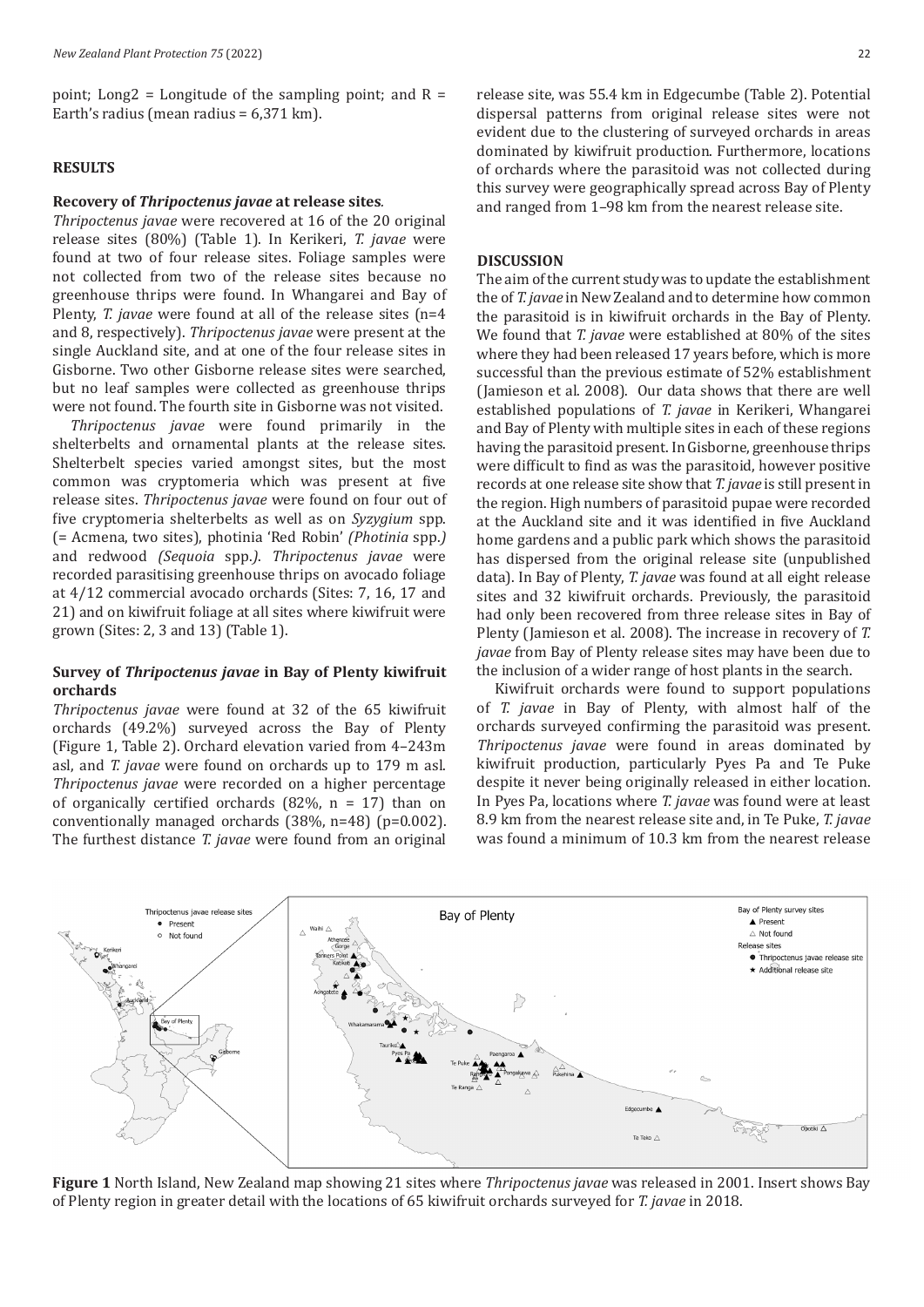**Table 2** Collection of *Thripoctenus javae* pupae in kiwifruit orchards in the Bay of Plenty in 2018. Dispersal distance = distance between nearest release site and orchard surveyed. Orchards where *T. javae* was not found have been excluded (33 orchards: 3 organic, 30 conventional). Latitude and longitude co-ordinates are the World Geodetic System 1984.

| Area                 | <b>Orchard</b> | Orchard management<br>practice | Latitude, Longitude    | <b>Total Thripoctenus</b><br><i>javae</i> pupae | <b>Dispersal</b><br>distance (Km) |
|----------------------|----------------|--------------------------------|------------------------|-------------------------------------------------|-----------------------------------|
| <b>Tanners Point</b> | 66             | Conventional                   | -37.487500, 175.929444 | $\overline{4}$                                  | 4.0                               |
| Katikati             | 80             | Conventional                   | -37.546800, 175.938652 | 10                                              | 2.1                               |
| Aongatete            | 77             | Conventional                   | -37.595801, 175.901345 | $\overline{4}$                                  | $1.8\,$                           |
| Whakamarama          | 30             | Conventional                   | -37.685801, 176.049015 | 82                                              | $1.8\,$                           |
|                      | 58             | Conventional                   | -37.799722, 176.089722 | 6                                               | 10.1                              |
| Tauriko              | 76             | Conventional                   | -37.793877, 176.062547 | 12                                              | 9.5                               |
| Pyes Pa              | 72             | Conventional                   | -37.777305, 176.114849 | $\overline{c}$                                  | 8.2                               |
|                      | 17             | Conventional                   | -37.829814, 176.312781 | $\mathbf{1}$                                    | 13.2                              |
|                      | 49             | Conventional                   | -37.82583, 176.319722  | $\mathbf{1}$                                    | 12.9                              |
|                      | 37             | Conventional                   | -37.806913, 176.291021 | $\overline{2}$                                  | 10.3                              |
| Te Puke              | 57             | Conventional                   | -37.847222, 176.323888 | 2                                               | 15.3                              |
|                      | 25             | Conventional                   | -37.820555, 176.311944 | 3                                               | 12.2                              |
|                      | 31             | Conventional                   | -37.807694, 176.354229 | 5                                               | 12.5                              |
|                      | 59             | Conventional                   | -37.804444, 176.310000 | 290                                             | 10.4                              |
|                      | 27             | Conventional                   | -37.839419, 176.357174 | 2                                               | 15.6                              |
| Rangiuru             | 81             | Conventional                   | -37.808213, 176.371674 | 2                                               | 13.4                              |
| Pukehina             | 48             | Conventional                   | -37.840277, 176.602222 | 12                                              | 32.0                              |
| Edgecumbe            | 63             | Conventional                   | -37.943026, 176.835862 | 31                                              | 55.4                              |
| Katikati             | 5              | Organic                        | -37.509722, 175.937222 | 13                                              | 1.9                               |
| Whakamarama          | 53             | Organic                        | -37.692714, 176.037550 | 78                                              | 1.1                               |
| Tauriko              | 55             | Organic                        | -37.754166, 176.074722 | 48                                              | $5.0\,$                           |
|                      | 45             | Organic                        | -37.787747, 176.124418 | $\mathbf{1}$                                    | 9.6                               |
|                      | $\overline{c}$ | Organic                        | -37.798888, 176.122500 | 8                                               | 10.6                              |
| Pyes Pa              | 73             | Organic                        | -37.780743, 176.124375 | 8                                               | 8.9                               |
|                      | 3              | Organic                        | -37.791518, 176.11612  | 25                                              | 9.7                               |
|                      | 74             | Organic                        | -37.787418,176.113573  | 125                                             | 9.2                               |
|                      | $\mathbf 1$    | Organic                        | -37.799444, 176.138055 | 12                                              | 11.3                              |
| Oropi                | 11             | Organic                        | -37.794444, 176.135833 | 23                                              | 10.7                              |
|                      | 6              | Organic                        | -37.824799, 176.320530 | 2                                               | 12.9                              |
| Te Puke              | 46             | Organic                        | -37.811381, 176.316806 | 2                                               | 11.3                              |
|                      | 38             | Organic                        | -37.827787, 176.333939 | $\overline{4}$                                  | 13.6                              |
| Paengaroa            | 39             | Organic                        | -37.779938, 176.426069 | 151                                             | 15.2                              |

site (see Table 2, Figure 1). Passive dispersal rather than active flight is more likely for the movement of *T. javae* to Te Puke, as the adult is only 0.6 mm in length (Loomans & Van Lenteren 1995) and the landscape between the release site and Te Puke is predominantly pastoral and cropping with fewer greenhouse thrips hosts across this area.

The furthest dispersal distance by *T. javae*, identified in this survey, was 55.4 km from the nearest release site. Orchard 63 is in Edgecumbe and isolated from the other new localities by a minimum of 24 km. It would be valuable to collect more data from kiwifruit orchards and home gardens in this area to determine whether this data point represents an isolated population or the current edge of population in Bay of Plenty.

This survey confirms *T. javae* is present in kiwifruit orchard environments during autumn when the population of greenhouse thrips peaks. In December and January, generation time of greenhouse thrips is short, and the population is still at a level that can be controlled. The phenology of *T. javae* in cryptomeria shelterbelts is still unknown, however the parasitoid needs to parasitise immature thrips from early summer to prevent greenhouse thrips reaching unacceptable levels. Future research is planned to investigate the phenology of *T. javae* and its